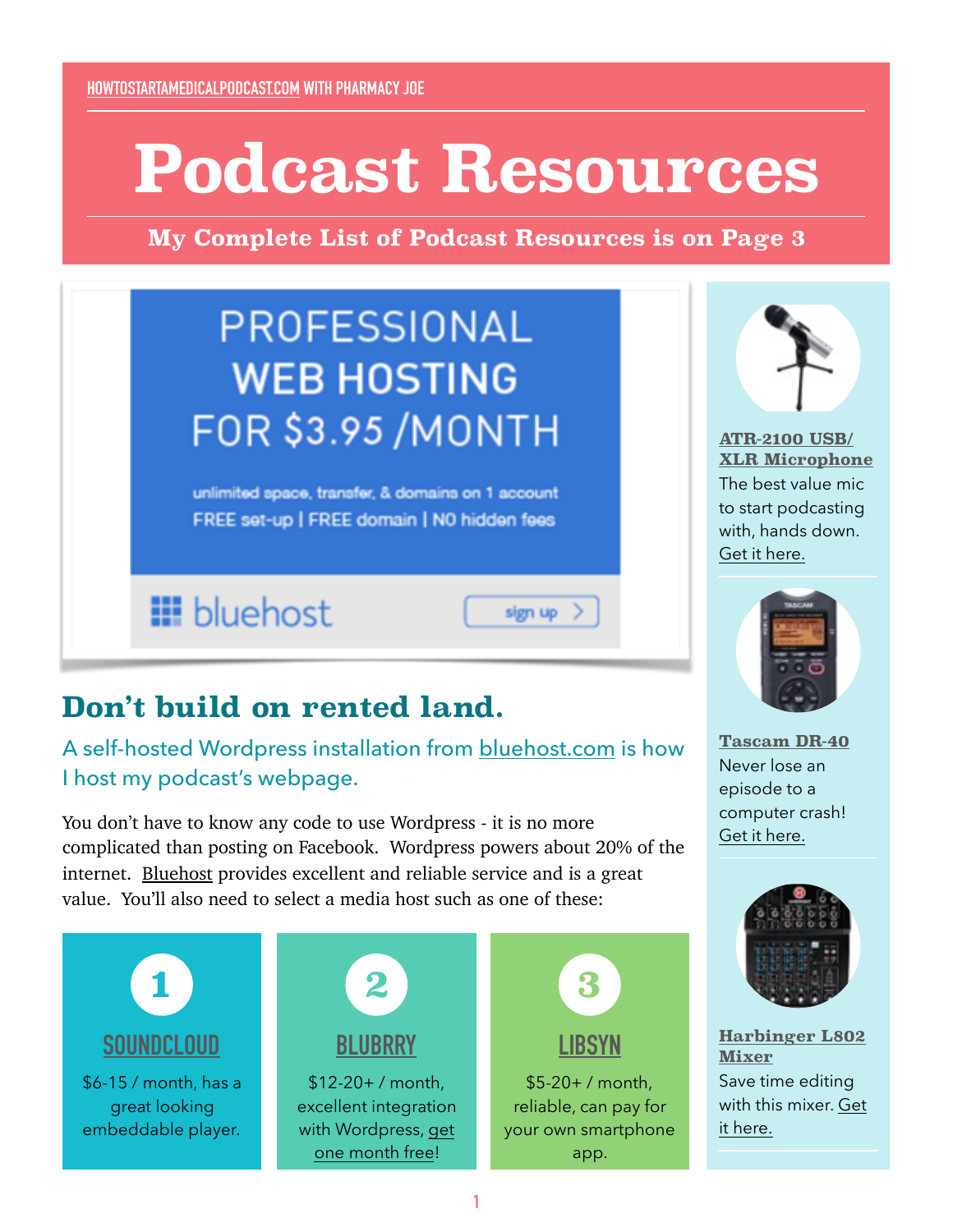# **Podcasting is simple**

#### Record, edit, publish.

If you can Skype with your Mom, copy/paste in a word processor, and upload a photo to Facebook then you have all the skills necessary to start your own podcast.

If you have a medical practice or healthcare business, podcasting can be a great way to educate your patients or expand your platform to attract new patients.

A podcast can be a powerful way to reach a specific audience. Blogs and youtube channels are a dime a dozen, but a high quality podcast in a specific healthcare niche is still relatively uncommon. And unlike blogs or videos, people can listen to your podcast anywhere, even while they are doing another task such as jogging or washing the dishes.

**"You don't need to say no to something else to say yes to listening to a podcast." - Cliff Ravenscraft**



In my [How to Start a Medical Podcast course,](http://www.pharmacyjoe.com/htpcoursepdf) I have taken everything I learned in the process of launching The Elective Rotation Podcast and created a complete step-by-step course on how to start a podcast specifically for healthcare professionals. I'll be there to support you throughout the course. When you're done with this course, you'll have what it takes to successfully launch your podcast.

What are you waiting for? With lifetime access and a 30 day money back guarantee, there is absolutely no risk to you. Just [click here](http://www.pharmacyjoe.com/htpcoursepdf) to get a **special discount** and start inspiring others!

### **A MESSAGE FROM PHARMACY JOE**

What is your "Why?" for starting a podcast? For me it was being able to take my instruction of pharmacy students & residents to the next level. I found myself having the same conversation with new trainees month after month. Then I thought - what if I recorded this information? Now I can have my students & residents listen to a specific episode on their own and we can have a more in-depth discussion of the topic in person.

Maybe you want to teach others what you wish you were taught? Or share your expertise or opinion with others? Scroll down to the next page to view a complete resource list to help you get started…